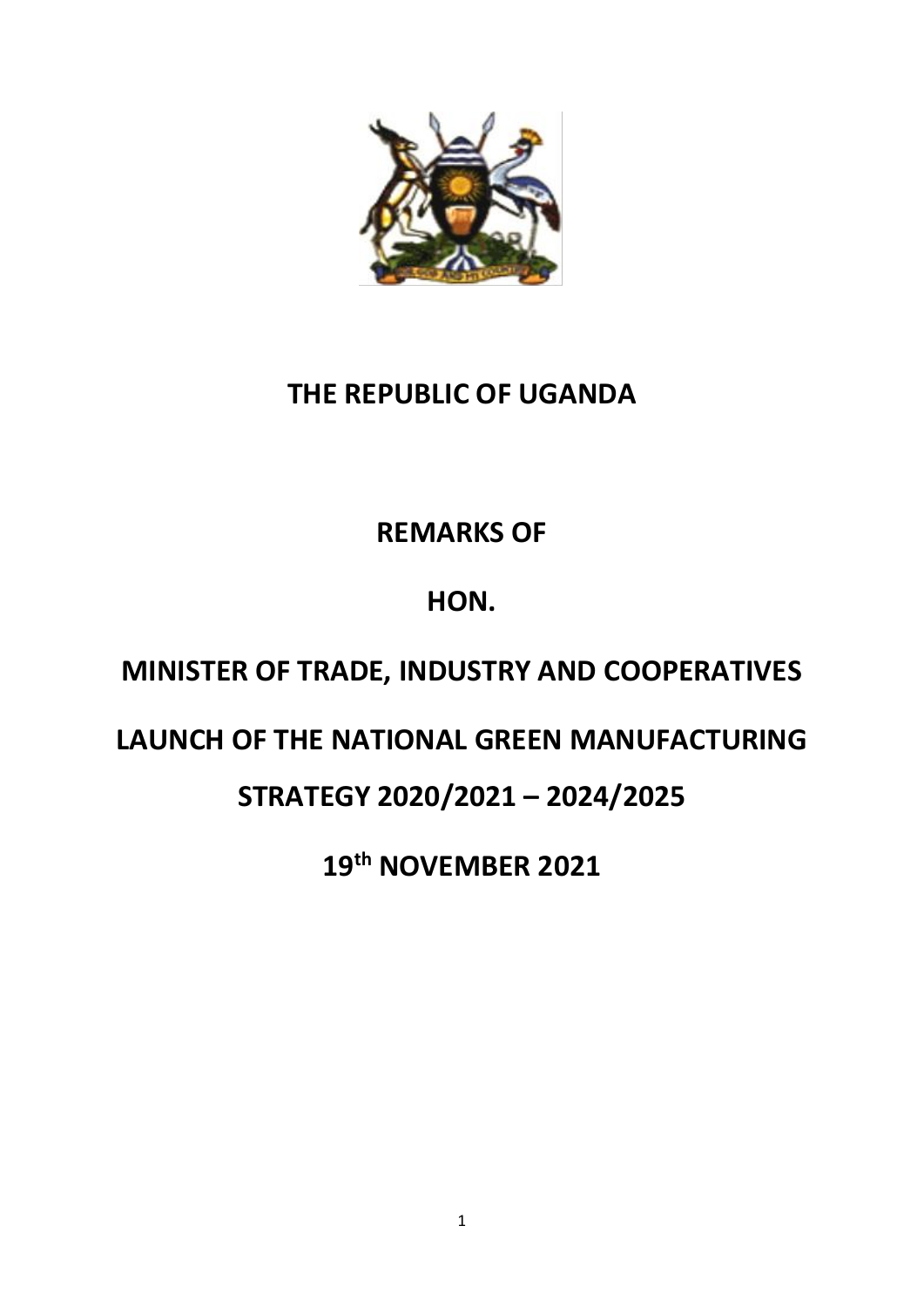**HON. MINISTERS PRESENT,**

**HON. MEMBERS OF PARLIAMENT PRESENT,**

**REPRESENTATIVES OF DEVELOPMENT PARTNERS PRESENT,**

**REPRESENTATIVES FROM GOVERNMENT AGENCIES PRESENT,**

**REPRESENTATIVES OF THE PRIVATE SECTOR ORGANIZATIONS AND ASSOCIATIONS PRESENT SENIOR GOVERNMENT OFFICIALS PRESENT,**

**ALL ONLINE PARTICIPANTS AND INVITED GUESTS, THE MEDIA FRATERNITY,**

## **ALL PROTOCOL OBSERVED,**

I welcome you all to this occasion of launching the Green Manufacturing Strategy 2020/2021 – 2024/2025.

I would like to first of all thank my predecessor, Hon. Amelia Kyambadde, the European Union (EU), the UNEP/UNDP, the UNCDF, the MDAs including NPA, NEMA, UCPC, the Academia and Private sector for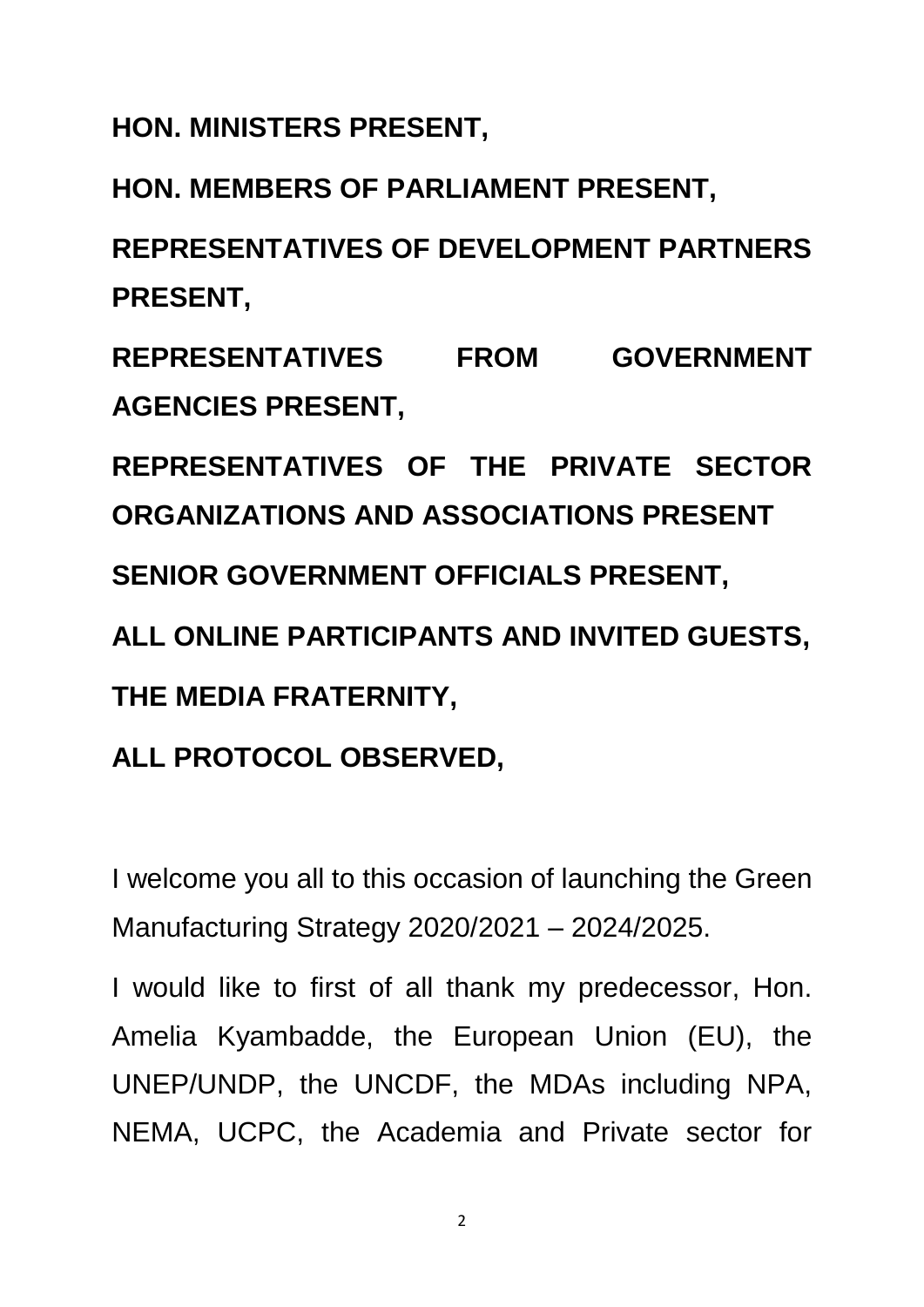supporting the Development and the launch of this Green Manufacturing Strategy. Your efforts are highly acknowledged.

The world today is faced with various challenges that are economic, social, and political and most important environmental. Environmental challenges have been largely contributed by population growth that has created demand and exerted pressure onto natural resources be it water, land and other basic necessities of life for human survival such as habitants, food, water et cetera. This has therefore pushed human beings into encroaching on natural biodiversity such as forests, wetlands, lakes and rivers that are naturally meant to assist us in climate and weather modulation.

Globally, all countries are establishing programs, projects aimed empowering their citizenry economically and socially through creation and provision of employment opportunities, industrialization, good healthcare, education, and housing among others.

This has led to exploitation of their natural resources and converting them into high value commodities/products for economic gains and day to day use. The challenges of

<sup>3</sup>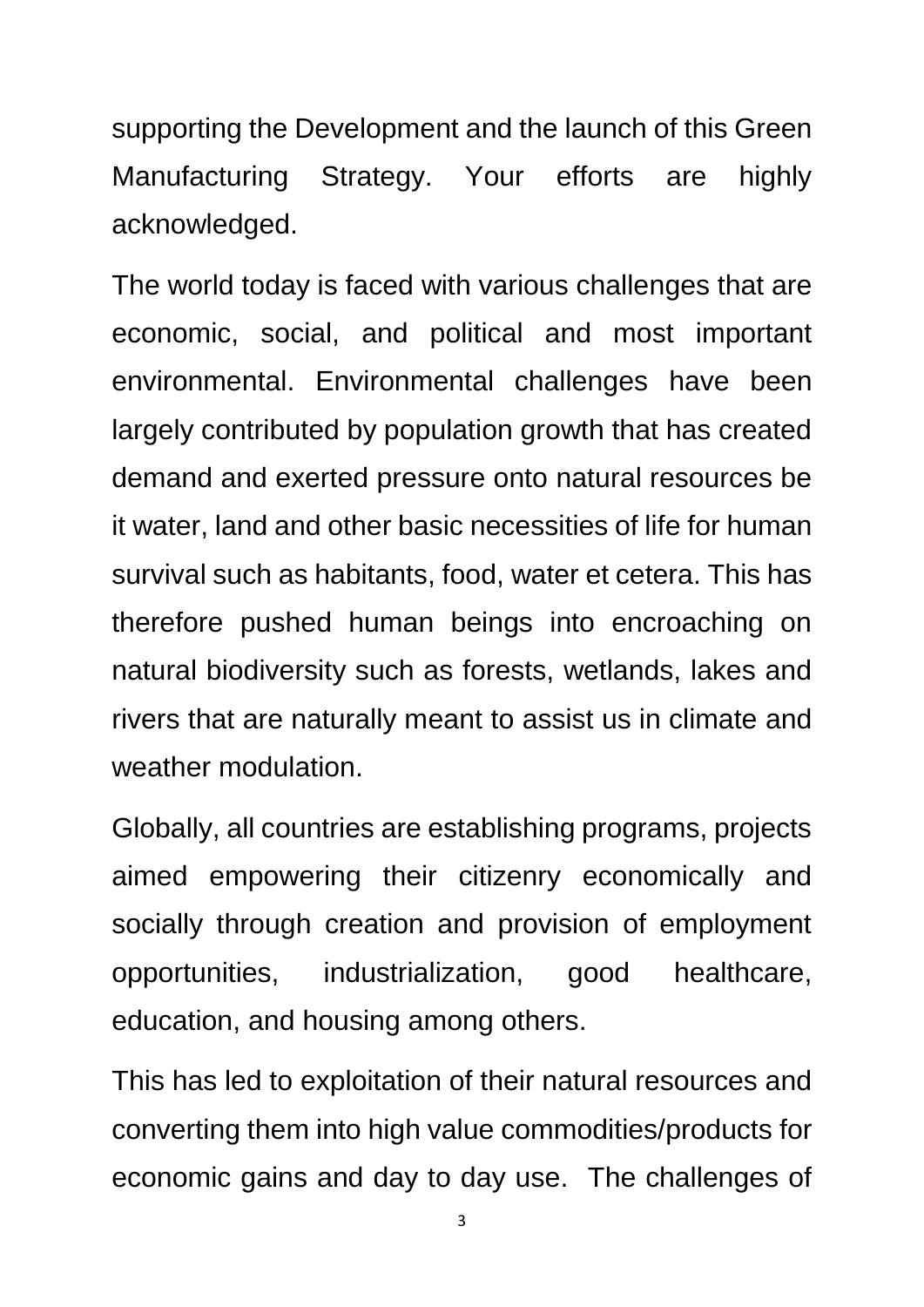the negative impacts of industrialisation and Manufacturing in particular such as depletion of the nonrenewal natural resources, generation of hazardous waste and environmental pollution that have contributed global warming leading to natural calamities such wild fires, floods, draught.

Uganda being at its initial stages of industrialisation, we are privileged to pursue the path and principles of sustainable industrialisation that will enable us avoid the above consequences of unguided industrialisation processes. Therefore, working together with our partners (NEMA, UCPC, UNEP/UNDP-Switch Africa green, Government Ministries Departments and Agencies and the private sector, we have developed the green manufacturing strategy through a consultative process as a framework that will guide Uganda to change its growth model towards an inclusive economic development while protecting natural capital, addressing climate change, creating jobs and accelerating economic growth.

This is in line with the Uganda Vision 2040, the National Development Plan III, the Uganda Green Growth Development Strategy (2017), the Uganda Integrated

4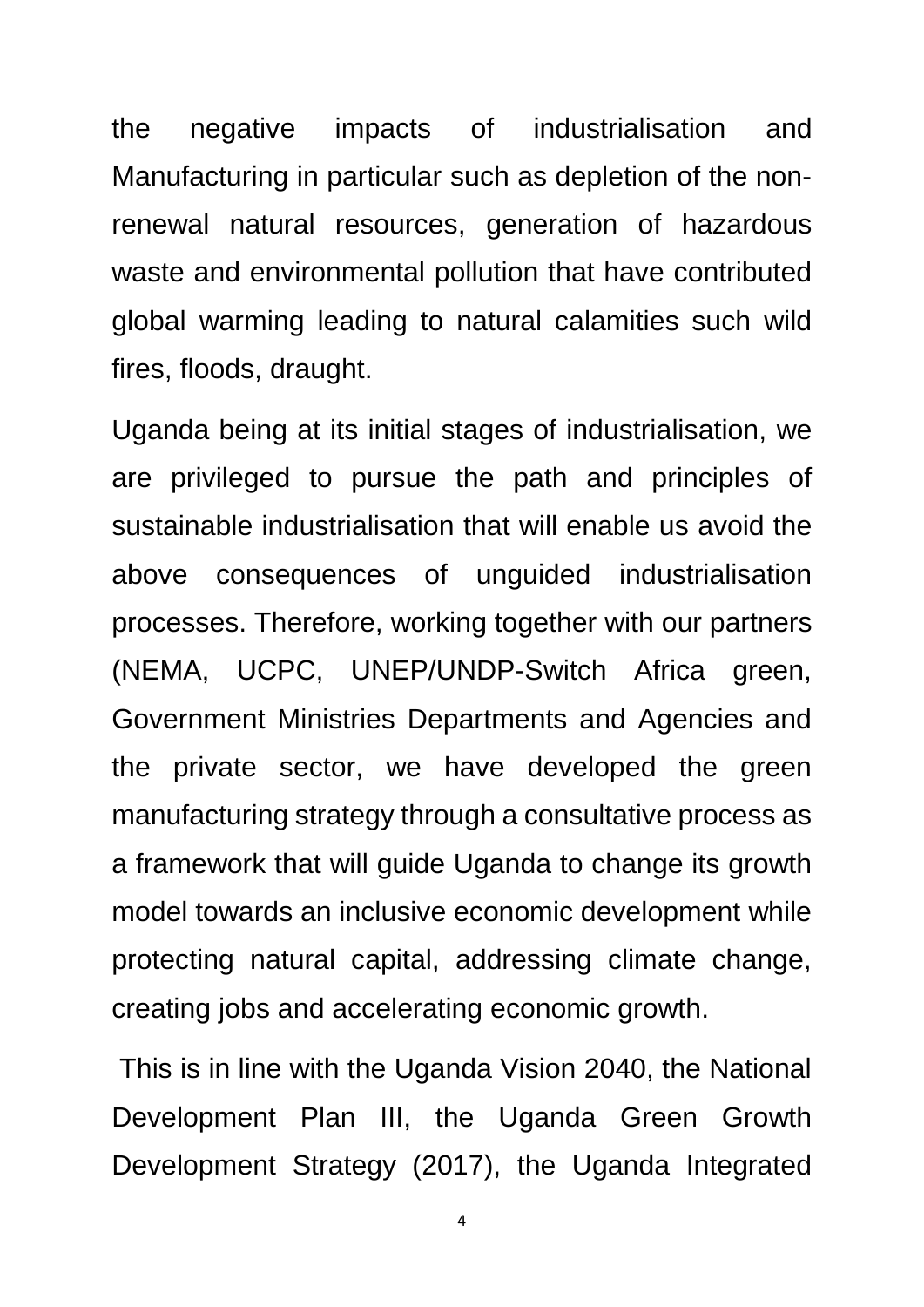Sustainable Development Goals (iSDG) model, and United Nations Framework Convention on Climate Change (UNFCCC) which Uganda signed in April 2016 and ratified in September 2016

The Green Manufacturing Strategy aims at supporting development and adoption of green business strategies and use of Sustainable Consumption and Production practices in enterprises within the manufacturing sector in order to improve resource productivity, environmental performance, competitiveness and contribute to sustainable industrialization while creating jobs and improving livelihoods.

It means Manufacturing enterprises need to control pollution, improve energy efficiency or use alternative energy sources, minimize waste, use biodegradable waste materials, and adoption of green technologies.

I therefore encourage all the manufacturing firms to adopt and implement this strategy and the media to disseminate this strategy. I call upon all stakeholders in the manufacturing sector to get copies and internalise the strategies there in so that we all become change agents for the benefit of our country.

5